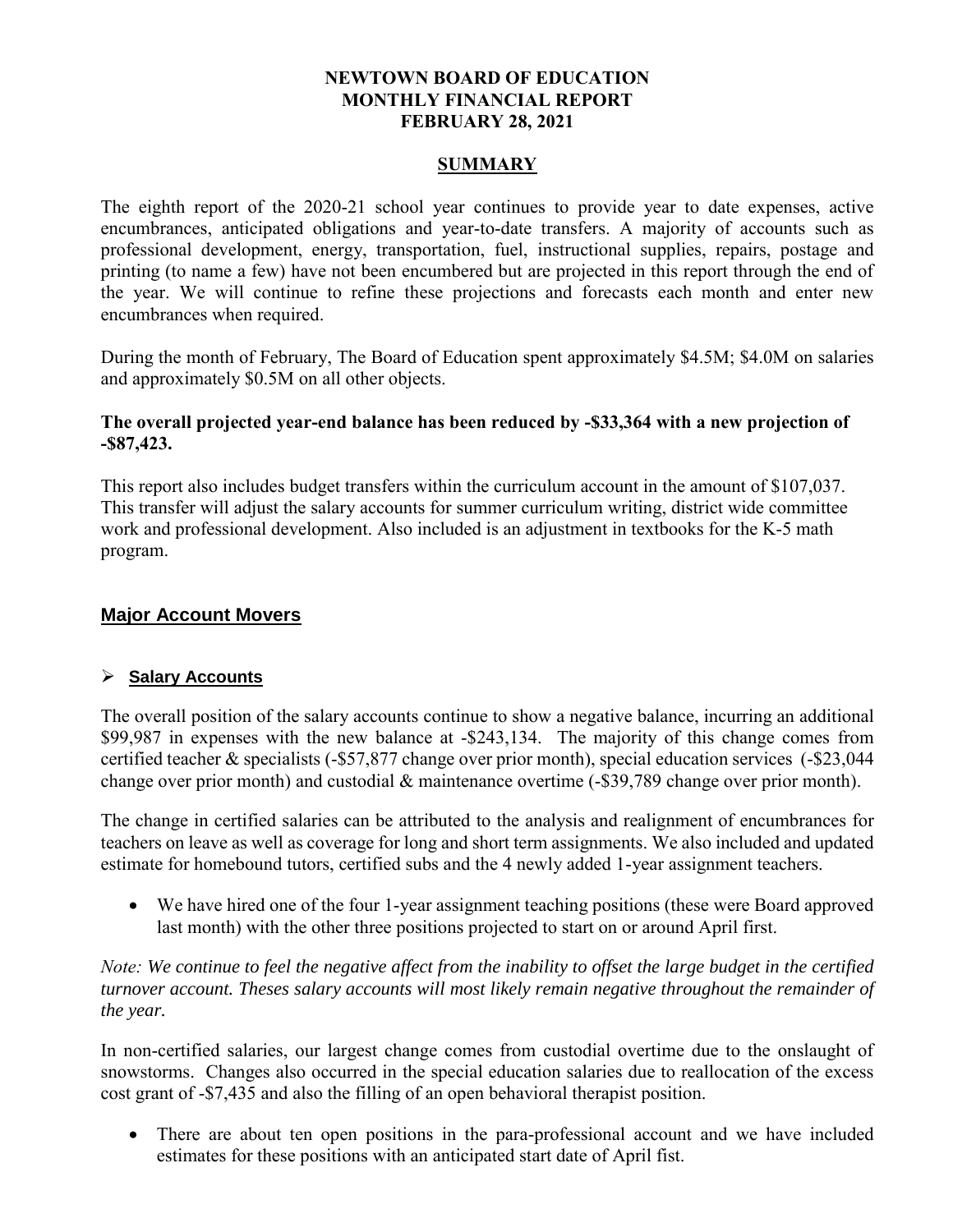#### **Other Purchased Services**

The overall balance in these accounts have increased by \$44,757. The majority of this positive change is coming from transportation and out-of-district tuition. However, the offset to these positive balances can be found in contracted services where we have adjusted our year-end prediction by -\$75,632 (\$74,000 coming from food services).

- Transportation balance has increased by approximately \$56,000 as we have reduced some of our anticipated obligations based on current conditions. This account will be closely monitored and adjusted throughout the balance of the year.
- The out-of-district tuition account has been adjusted for the excess cost grant (as noted in the excess cost grant update) and the final deposit will be made in May. We have also begun to reconcile our open encumbrances; changes will be reported in next month's financial update.
- We have included \$20,740 for a new cyber insurance policy. Our current policy with CIRMA will expire on  $6/30/21$  and CIRMA will not be renewing this policy as they have withdrawn from the cyber insurance business. After reviewing the plans, and based on our risk analysis, we are recommending the Board move forward with this one year policy that will take effect in March 2021.

# **Supplies**

The supply account remains positive as we have incurred significant savings in our electric account (as mentioned in the virtual net metering update).

- Other impactful changes are found in plant supplies as we have adjusted this account by -\$24,544 over the prior month to provide a more realistic estimate for the balance of the year.
- We are also beginning to see a small positive balance emerge in propane.
- All supply accounts will be monitored and adjusted each month.

# **Emergency Repairs**

There were no emergency repairs for the month of February. However, regular building repairs totaled \$37,446 and affected all seven schools.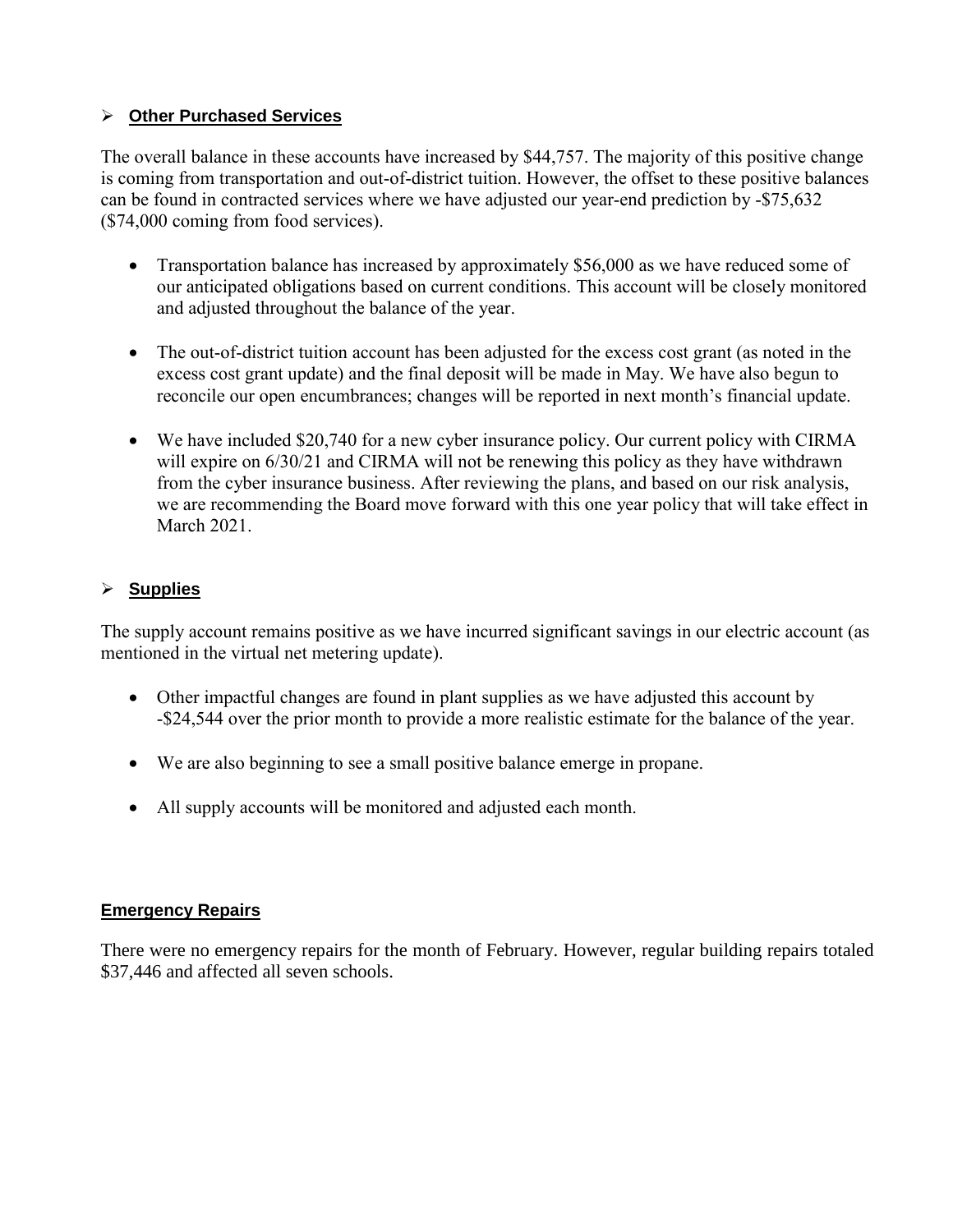# **Excess Cost Grant Update**

As stated last month, the reimbursable portion of the grant was calculated by the State at 83.54% yielding an additional \$65,732 over our estimate of \$1,479,789. Based on our internal re-calculation of Special Education costs for qualified students, we are now projecting slightly less at \$63,395 with the State reimbursement rate at 83.48%. This brings our new estimate to \$1,543,184; still less than our original budget by \$267,005.

This grant will be re-calculated once again at the State level where they will analyze the needs across other districts and determine our final percentage for reimbursement. These changes will be reflected in the May deposit.

# **Food Service Update**

The lunch program continues to be a concern although we are beginning to see additional sales especially at the High School where we actually turned a small profit for the month of February. Over the past few months we've begun to see the losses decline with the current combined school loss of \$19,338. We have included a full year cost estimate for this program of \$321,558, increasing the projection by

\$74,000 over the prior month's financial report. This account will continue to be monitored and analyzed.



# **Virtual Net Metering Update**

The VNM project is well underway for all schools with the exception of Middle Gate which may be included in the 2021-22 fiscal year. This project has produced significant savings and our current estimate provides for an additional \$52,500 over the prior month bringing our total balance in electric to \$352,500.

# **COVID update**

COVID related expenses are holding steady at around the \$2.5M mark with a total of \$945,842 in grant and Town funding offsets. We are also experiencing COVID related savings which can be found throughout the financial report.

Tanja Vadas Director of Business & Finance March 11, 2021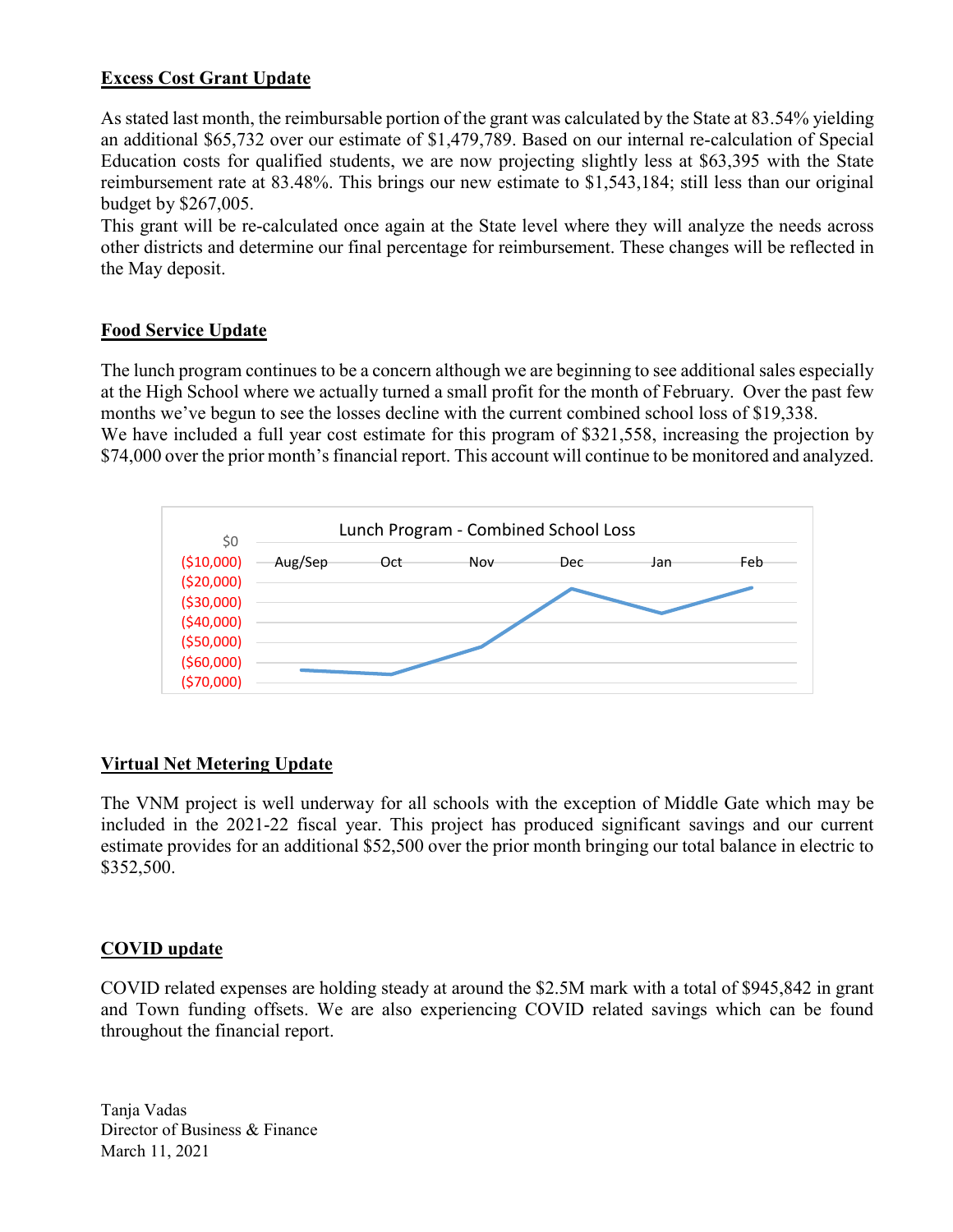#### **FOR THE MONTH ENDING FEBRUARY 28 , 2021 2020-21 BUDGET SUMMARY REPORT NEWTOWN BOARD OF EDUCATION**

| <b>OBJECT</b> | <b>CODE EXPENSE CATEGORY</b>     |              | <b>EXPENDED</b><br>2019 - 2020 | 2020 - 2021<br><b>APPROVED</b><br><b>BUDGET</b> | <b>YTD</b><br><b>TRANSFERS</b><br>2020 - 2021 |        | <b>CURRENT</b><br><b>BUDGET</b> | <b>YTD</b><br><b>EXPENDITURE</b> |          | <b>ENCUMBER</b> | <b>BALANCE</b> | <b>ANTICIPATED</b><br><b>OBLIGATIONS</b> | <b>PROJECTED</b><br><b>BALANCE</b> | %<br><b>EXP</b> |
|---------------|----------------------------------|--------------|--------------------------------|-------------------------------------------------|-----------------------------------------------|--------|---------------------------------|----------------------------------|----------|-----------------|----------------|------------------------------------------|------------------------------------|-----------------|
|               | <b>GENERAL FUND BUDGET</b>       |              |                                |                                                 |                                               |        |                                 |                                  |          |                 |                |                                          |                                    |                 |
| 100           | <b>SALARIES</b>                  | \$           |                                | 49,586,526 \$ 51,044,554 \$                     |                                               | $-$ \$ | 51,044,554 \$                   | 29,009,221                       | <b>S</b> | 21,284,231 \$   | 751,102 \$     | 994,236 \$                               | (243, 134)                         | 100.48%         |
| 200           | <b>EMPLOYEE BENEFITS</b>         |              |                                | $$11,126,524 \quad $11,435,283 \quad $$$        |                                               | $-$ \$ | 11,435,283 \$                   | 8,490,674 \$                     |          | 2,143,116 \$    | 801,493 \$     | 836,825 \$                               | (35,332)                           | 100.31%         |
| 300           | PROFESSIONAL SERVICES            | \$           | 659,940 \$                     | 751.382 \$                                      |                                               | $-$ \$ | 751.382 \$                      | 319,864 \$                       |          | 87,641 \$       | 343,877 \$     | $266,974$ \$                             | 76,904                             | 89.77%          |
| 400           | <b>PURCHASED PROPERTY SERV.</b>  | \$           | 2,304,638 \$                   | 1,884,463 \$                                    |                                               | $-$ \$ | 1,884,463 \$                    | $1,177,140$ \$                   |          | 355,682 \$      | 351,641 \$     | 382,367 \$                               | (30, 726)                          | 101.63%         |
| 500           | <b>OTHER PURCHASED SERVICES</b>  | \$           | 8,823,709 \$                   | 9,314,942 \$                                    |                                               | $-$ \$ | 9,314,942 \$                    | 5,239,176 \$                     |          | 3,392,052 \$    | 683,714 \$     | 448,139 \$                               | 235,575                            | 97.47%          |
| 600           | <b>SUPPLIES</b>                  | \$           | 3,347,825 \$                   | 3,498,335 \$                                    |                                               | $-$ \$ | 3,498,335 \$                    | 2,054,539 \$                     |          | 161,256 \$      | 1,282,540 \$   | $1,117,410$ \$                           | 165,129                            | 95.28%          |
| 700           | <b>PROPERTY</b>                  | \$           | 831,904 \$                     | 549,402 \$                                      |                                               | $-$ \$ | 549,402 \$                      | 501,131 \$                       |          | 300,128 \$      | $(251,857)$ \$ | $7,000 \text{ }$ \$                      | (258, 857)                         | 147.12%         |
| 800           | <b>MISCELLANEOUS</b>             | $\mathbb{S}$ | 66,090 \$                      | 73.415 \$                                       |                                               | $-$ \$ | 73,415 \$                       | 57,039 \$                        |          | $2,145$ \$      | $14,231$ \$    | $11,212$ \$                              | 3,018                              | 95.89%          |
| 910           | <b>SPECIAL ED CONTINGENCY</b>    | \$           | $-$ \$                         | 100,000 \$                                      |                                               | $-$ \$ | 100,000 \$                      |                                  | $-$ \$   | $-$ \$          | 100,000 \$     | 100,000 \$                               | $\sim$                             | 100.00%         |
|               | <b>TOTAL GENERAL FUND BUDGET</b> |              |                                | $$76,747,157$ \$ 78,651,776 \$                  |                                               |        | $-$ \$ 78,651,776 \$            | 46,848,784 \$                    |          | 27,726,252 \$   | 4,076,740 \$   | $4,164,162$ \$                           | (87, 423)                          | 100.11%         |
| 900           | <b>TRANSFER NON-LAPSING</b>      |              |                                |                                                 |                                               |        |                                 |                                  |          |                 |                |                                          |                                    |                 |
|               | <b>GRAND TOTAL</b>               |              |                                | $$76,747,157$ \$ 78,651,776 \$                  |                                               |        | $-$ \$ 78,651,776 \$            | 46,848,784                       | - \$     | 27,726,252 \$   | 4,076,740 \$   | $4,164,162$ \$                           | (87, 423)                          | 100.11%         |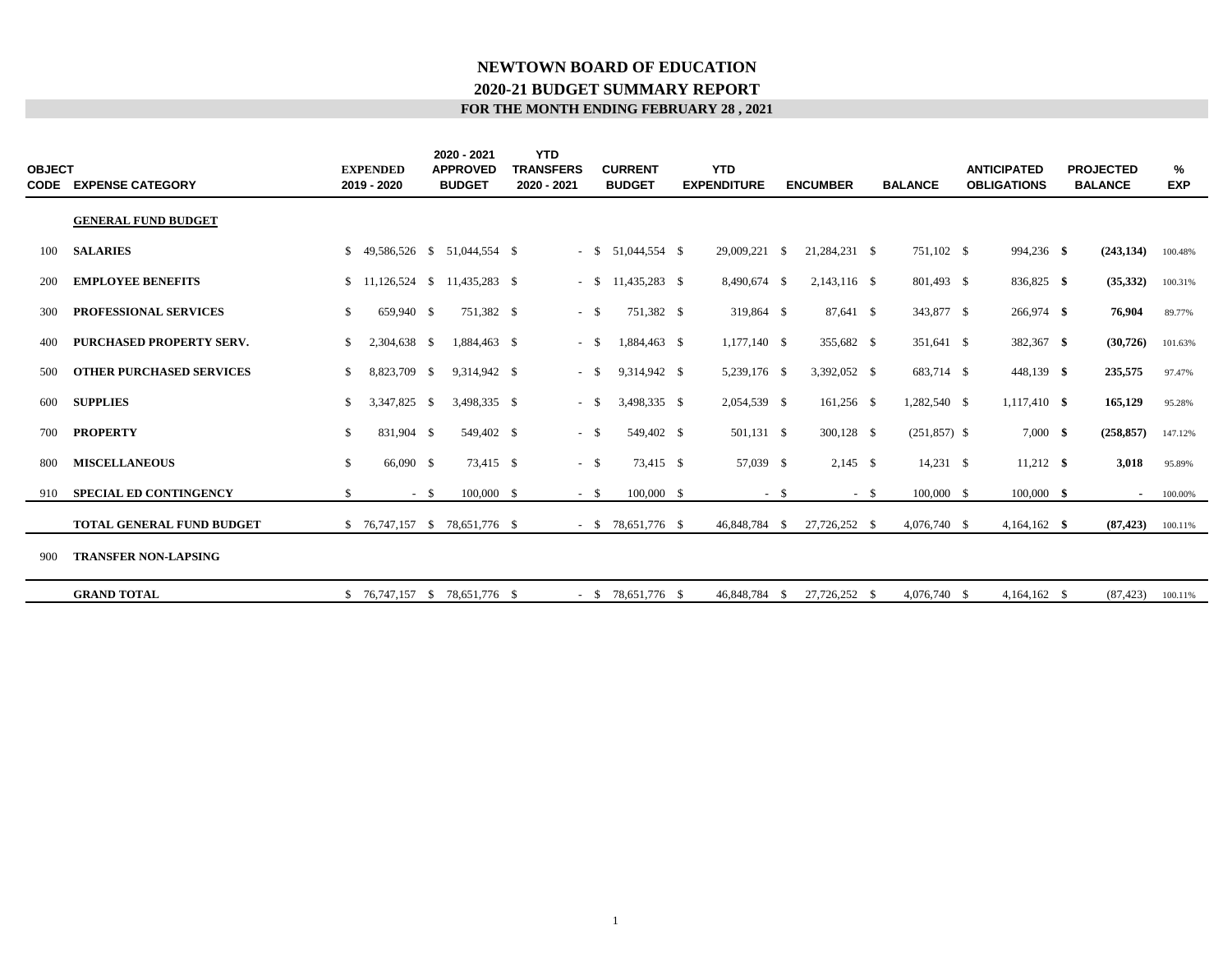| <b>OBJECT</b><br><b>CODE</b> | <b>EXPENSE CATEGORY</b>                |     | <b>EXPENDED</b><br>2019 - 2020 |      | <b>APPROVED</b><br><b>BUDGET</b> | <b>TRANSFERS</b><br>2020 - 2021 |                    | <b>CURRENT</b><br><b>BUDGET</b> | <b>YTD</b><br><b>EXPENDITURE</b> |      | <b>ENCUMBER</b> |      | <b>BALANCE</b>  |              | <b>ANTICIPATED</b><br><b>OBLIGATIONS</b> |            | <b>PROJECTED</b><br><b>BALANCE</b> | %<br><b>EXP</b> |
|------------------------------|----------------------------------------|-----|--------------------------------|------|----------------------------------|---------------------------------|--------------------|---------------------------------|----------------------------------|------|-----------------|------|-----------------|--------------|------------------------------------------|------------|------------------------------------|-----------------|
| <b>100</b>                   | <b>SALARIES</b>                        |     |                                |      |                                  |                                 |                    |                                 |                                  |      |                 |      |                 |              |                                          |            |                                    |                 |
|                              | <b>Administrative Salaries</b>         | \$. | 4,163,820                      | - \$ | 4.160.309 \$                     | 11,430                          | -S                 | 4,171,739 \$                    | 2.789.104 \$                     |      | 1,378,575 \$    |      | $4,060$ \$      |              | $4,059$ \$                               |            |                                    | 100.00%         |
|                              | Teachers & Specialists Salaries        | \$  | 31,619,798                     | - \$ | 32,219,745 \$                    | $(11,430)$ \$                   |                    | 32,208,315 \$                   | 17,641,235 \$                    |      | 14,919,833 \$   |      | $(355, 253)$ \$ |              | 71,382 \$                                |            | (426, 635)                         | 101.32%         |
|                              | Early Retirement                       | \$  | 32,000 \$                      |      | 16,000 S                         | $\sim$                          | $\mathbf{\hat{s}}$ | 16,000 \$                       | 16,000 S                         |      |                 | -\$  |                 | $\mathbf{s}$ |                                          | - \$       | $\sim$                             | 100.00%         |
|                              | Continuing Ed./Summer School           | \$  | 92,408 \$                      |      | 93,096 \$                        | $\sim$                          | -\$                | 93,096 \$                       | 54,377 \$                        |      | 15,529 \$       |      | 23,190 \$       |              | $3,750$ \$                               |            | 19,440                             | 79.12%          |
|                              | Homebound & Tutors Salaries            | \$  | 88,213 \$                      |      | 185,336 \$                       | $\sim$                          | $\mathbf{\hat{s}}$ | 185,336 \$                      | 38,880 \$                        |      | 30,781 \$       |      | 115,675 \$      |              | 78,987 \$                                |            | 36,688                             | 80.20%          |
|                              | <b>Certified Substitutes</b>           | \$. | 548,648 \$                     |      | 698,193 \$                       | $\sim$                          | -S                 | 698,193 \$                      | 414,473 \$                       |      | 229,405 \$      |      | 54,315 \$       |              | 199,910 \$                               |            | (145, 595)                         | 120.85%         |
|                              | Coaching/Activities                    | \$  | 643,256 \$                     |      | 656,571 \$                       |                                 | -S                 | 656,571 \$                      | 337,446 \$                       |      |                 | -\$  | 319,125 \$      |              | 291,223 \$                               |            | 27,901                             | 95.75%          |
|                              | Staff & Program Development            | \$  | 173,319 \$                     |      | 143,517 \$                       | $\sim$                          | <sup>\$</sup>      | 143,517 \$                      | 94,118 \$                        |      | 28,115 \$       |      | 23,784 \$       |              | 80,000 \$                                |            | (56,216)                           | 140.91%         |
|                              | <b>CERTIFIED SALARIES</b>              | \$  | 37,361,462 \$                  |      | 38,172,767 \$                    | $\sim$                          | \$                 | 38,172,767 \$                   | 21,385,634 \$                    |      | 16,602,238 \$   |      | 184,895 \$      |              | 729,311 \$                               |            | (544, 416)                         | 101.43%         |
|                              | Supervisors & Technology Salaries      | \$  | 917,739 \$                     |      | 945,154 \$                       | 50,245 \$                       |                    | 995,399 \$                      | 680,384 \$                       |      | 326,318 \$      |      | $(11,303)$ \$   |              | $9,252$ \$                               |            | (20, 555)                          | 102.06%         |
|                              | Clerical & Secretarial Salaries        | \$  | 2.310.741 \$                   |      | 2,362,981 \$                     | $(69,514)$ \$                   |                    | 2,293,467 \$                    | 1,420,744 \$                     |      | 805,802 \$      |      | 66,921 \$       |              | 7,976 \$                                 |            | 58,945                             | 97.43%          |
|                              | <b>Educational Assistants</b>          | \$. | 2,743,151 \$                   |      | 2,875,564 \$                     |                                 | - \$               | 2,875,564 \$                    | 1,551,059 \$                     |      | 1,097,893 \$    |      | 226,612 \$      |              | 46,048 \$                                |            | 180,564                            | 93.72%          |
|                              | Nurses & Medical Advisors              | \$. | 764,244 \$                     |      | 801,532 \$                       | 58,592 \$                       |                    | 860,124 \$                      | 459,253 \$                       |      | 397,788 \$      |      | $3,084$ \$      |              | 15,500 \$                                |            | (12, 416)                          | 101.44%         |
|                              | Custodial & Maint. Salaries            | \$  | 3,144,919                      | - \$ | 3,263,032 \$                     |                                 | <sup>\$</sup>      | 3,263,032 \$                    | 2,044,767 \$                     |      | 1,122,329 \$    |      | 95,936 \$       |              | 18,500 \$                                |            | 77,436                             | 97.63%          |
|                              | Non-Certied Adj & Bus Drivers Salaries | \$  | $22,043$ \$                    |      | 81,607 \$                        | $(56,022)$ \$                   |                    | 25,585 \$                       | 8,379 \$                         |      | $19,245$ \$     |      | $(2,039)$ \$    |              | 17,500 \$                                |            | (19, 539)                          | 176.37%         |
|                              | Career/Job Salaries                    | \$  | 117,954 \$                     |      | 183,209 \$                       | $(32,281)$ \$                   |                    | 150,928 \$                      | $7,234$ \$                       |      | 77,548 \$       |      | 66,146 \$       |              | $(1,000)$ \$                             |            | 67,146                             | 55.51%          |
|                              | <b>Special Education Svcs Salaries</b> | \$  | 1,224,685 \$                   |      | 1,355,856 \$                     | 48,980                          | - \$               | 1,404,836 \$                    | 764,708 \$                       |      | 596,558 \$      |      | 43,570 \$       |              | $(7,313)$ \$                             |            | 50,883                             | 96.38%          |
|                              | Security Salaries & Attendance         | \$  | 594,071 \$                     |      | 621,957 \$                       | $\sim$                          | -S                 | 621,957 \$                      | 358,774 \$                       |      | 236,860 \$      |      | $26,323$ \$     |              | $\sim$                                   | $^{\circ}$ | 26,323                             | 95.77%          |
|                              | Extra Work - Non-Cert.                 | \$  | 141,823 \$                     |      | 115,447 \$                       | $\sim$                          | - \$               | 115,447 \$                      | 106,722 \$                       |      | $1,654$ \$      |      | 7,071 \$        |              | 18,961 \$                                |            | (11,890)                           | 110.30%         |
|                              | Custodial & Maint. Overtime            | \$  | 214,479 \$                     |      | 233,448 \$                       |                                 | \$                 | 233,448 \$                      | 220,118 \$                       |      |                 | -\$  | 13,330 \$       |              | 109,500 \$                               |            | (96,170)                           | 141.20%         |
|                              | Civic Activities/Park & Rec.           | \$  | 29,216 \$                      |      | $32,000$ \$                      | $\sim$                          | <sup>\$</sup>      | 32,000 \$                       | $1,445$ \$                       |      | $\sim$          | - \$ | 30,555 \$       |              | 30,000 \$                                |            | 555                                | 98.27%          |
|                              | <b>NON-CERTIFIED SALARIES</b>          |     | 12,225,064                     | - \$ | 12,871,787 \$                    | $\sim$                          | <sup>S</sup>       | 12,871,787 \$                   | 7,623,587                        | - \$ | 4,681,993 \$    |      | 566,207 \$      |              | 264,925 \$                               |            | 301,282                            | 97.66%          |
|                              | <b>SUBTOTAL SALARIES</b>               | \$. | 49,586,526 \$                  |      | 51,044,554 \$                    |                                 | S                  | 51,044,554 \$                   | 29,009,221 \$                    |      | 21,284,231 \$   |      | 751,102 \$      |              | 994,236 \$                               |            | (243, 134)                         | 100.48%         |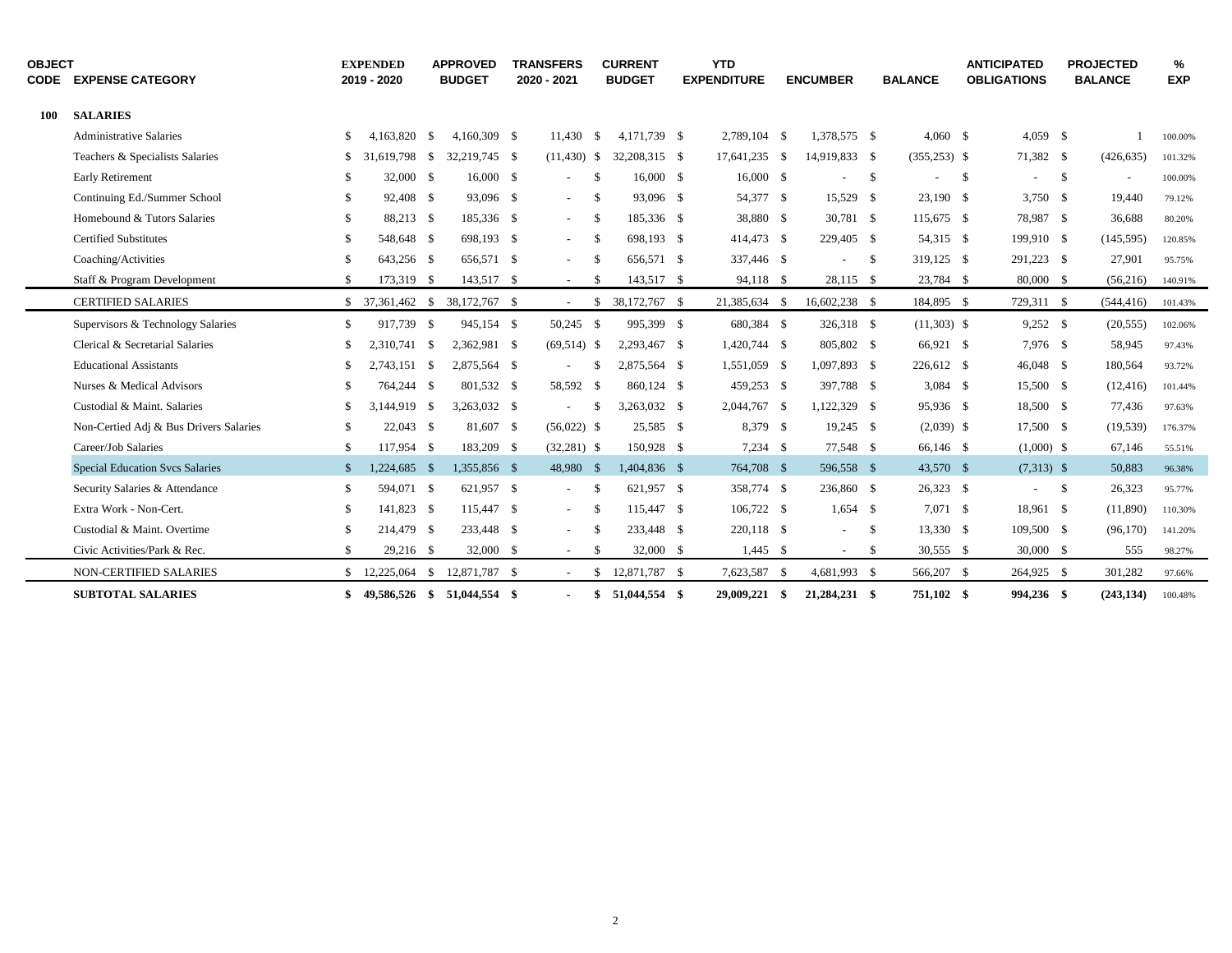| <b>OBJECT</b><br><b>CODE</b> | <b>EXPENSE CATEGORY</b>             |                    | <b>EXPENDED</b><br>2019 - 2020 | <b>APPROVED</b><br><b>BUDGET</b> |     | <b>TRANSFERS</b><br>2020 - 2021 |               | <b>CURRENT</b><br><b>BUDGET</b> |      | <b>YTD</b><br><b>EXPENDITURE</b> |      | <b>ENCUMBER</b>          |          | <b>BALANCE</b> |      | <b>ANTICIPATED</b><br><b>OBLIGATIONS</b> |      | <b>PROJECTED</b><br><b>BALANCE</b> | %<br><b>EXP</b> |
|------------------------------|-------------------------------------|--------------------|--------------------------------|----------------------------------|-----|---------------------------------|---------------|---------------------------------|------|----------------------------------|------|--------------------------|----------|----------------|------|------------------------------------------|------|------------------------------------|-----------------|
| 200                          | <b>EMPLOYEE BENEFITS</b>            |                    |                                |                                  |     |                                 |               |                                 |      |                                  |      |                          |          |                |      |                                          |      |                                    |                 |
|                              | Medical & Dental Expenses           | -S                 | 8,051,502 \$                   | 8,289,180 \$                     |     | $\blacksquare$                  | - \$          | 8,289,180 \$                    |      | 6,234,546 \$                     |      | 2,036,568 \$             |          | 18,067 \$      |      | 18,067 \$                                |      |                                    | 100.00%         |
|                              | Life Insurance                      | -S                 | 86,352 \$                      | 86,760 \$                        |     | $\blacksquare$                  | <sup>\$</sup> | 86,760 \$                       |      | 57,980 \$                        |      | ÷                        | <b>S</b> | 28,780 \$      |      | 28,780 \$                                |      | $\sim$                             | 100.00%         |
|                              | FICA & Medicare                     | -\$                | 1.523.488 \$                   | 1,602,597 \$                     |     | $\sim$                          | -S            | $1.602.597$ \$                  |      | 935,375 \$                       |      | $\sim$                   | - \$     | 667,222 \$     |      | 667,222 \$                               |      | $\sim$                             | 100.00%         |
|                              | Pensions                            | -\$                | 863.104 \$                     | 913,394 \$                       |     | $\sim$                          | - \$          | 913.394 \$                      |      | 846,304 \$                       |      | 500 \$                   |          | 66,590 \$      |      | 66,590 \$                                |      | $\sim$                             | 100.00%         |
|                              | Unemployment & Employee Assist.     | $\mathbf{\hat{S}}$ | 122,970 \$                     | 82,000 \$                        |     | $\blacksquare$                  | -S            | 82,000 \$                       |      | 76,332 \$                        |      | $\overline{\phantom{a}}$ | - \$     | 5.668 \$       |      | 41,000 \$                                |      | (35, 332)                          | 143.09%         |
|                              | <b>Workers</b> Compensation         | <sup>\$</sup>      | 479,108 \$                     | 461,352 \$                       |     | $\overline{\phantom{a}}$        | -S            | 461,352 \$                      |      | 340,137 \$                       |      | 106,049 \$               |          | 15,166 \$      |      | 15,166 \$                                |      | $\sim$                             | 100.00%         |
|                              | <b>SUBTOTAL EMPLOYEE BENEFITS</b>   |                    | $$11,126,524$ \$               | 11,435,283 \$                    |     | $\sim$                          | \$            | 11,435,283 \$                   |      | 8,490,674 \$                     |      | 2,143,116 \$             |          | 801,493 \$     |      | 836,825 \$                               |      | (35, 332)                          | 100.31%         |
|                              |                                     |                    |                                |                                  |     |                                 |               |                                 |      |                                  |      |                          |          |                |      |                                          |      |                                    |                 |
| 300                          | PROFESSIONAL SERVICES               |                    |                                |                                  |     |                                 |               |                                 |      |                                  |      |                          |          |                |      |                                          |      |                                    |                 |
|                              | Professional Services               | <sup>\$</sup>      | 500.341 \$                     | 559,102 \$                       |     | $\blacksquare$                  | - \$          | 559,102 \$                      |      | 261,900 \$                       |      | 83,825 \$                |          | 213,377 \$     |      | 216,887 \$                               |      | (3,509)                            | 100.63%         |
|                              | Professional Educational Serv.      | \$                 | 159,599 \$                     | 192,280 \$                       |     | $\sim$                          | \$            | 192,280 \$                      |      | 57,964 \$                        |      | 3,816 \$                 |          | 130,500 \$     |      | 50,087 \$                                |      | 80,413                             | 58.18%          |
|                              | SUBTOTAL PROFESSIONAL SERV.         | \$                 | 659,940 \$                     | 751,382 \$                       |     | $\sim$                          | -\$           | 751,382 \$                      |      | 319,864 \$                       |      | 87,641 \$                |          | 343,877 \$     |      | 266,974 \$                               |      | 76,904                             | 89.77%          |
|                              |                                     |                    |                                |                                  |     |                                 |               |                                 |      |                                  |      |                          |          |                |      |                                          |      |                                    |                 |
| 400                          | PURCHASED PROPERTY SERV.            |                    |                                |                                  |     |                                 |               |                                 |      |                                  |      |                          |          |                |      |                                          |      |                                    |                 |
|                              | Buildings & Grounds Contracted Svc. | <sup>\$</sup>      | 716,095 \$                     | 664,859 \$                       |     | $\overline{\phantom{a}}$        | -S            | 664,859 \$                      |      | 437,149 \$                       |      | 160,715 \$               |          | 66.995 \$      |      | 76,993 \$                                |      | (9,998)                            | 101.50%         |
|                              | Utility Services - Water & Sewer    | <sup>\$</sup>      | 134,403 \$                     | 146,945 \$                       |     | $\sim$                          | -S            | 146,945 \$                      |      | 68,571 \$                        |      | $\sim$                   | <b>S</b> | 78,374 \$      |      | 74,074 \$                                |      | 4,300                              | 97.07%          |
|                              | Building, Site & Emergency Repairs  | \$                 | 503,227 \$                     | 460,850 \$                       |     | $\sim$                          | -\$           | 460,850 \$                      |      | 316,940 \$                       |      | 73,618 \$                |          | 70,292 \$      |      | 110,926 \$                               |      | (40, 634)                          | 108.82%         |
|                              | <b>Equipment Repairs</b>            | \$                 | 283,175 \$                     | 351,506 \$                       |     | $\blacksquare$                  | -\$           | 351,506 \$                      |      | 173,309 \$                       |      | 71,688 \$                |          | 106,509 \$     |      | 88,939 \$                                |      | 17,570                             | 95.00%          |
|                              | Rentals - Building & Equipment      | <sup>\$</sup>      | 268,547 \$                     | 260,303 \$                       |     |                                 | - \$          | 260,303 \$                      |      | 181,171 \$                       |      | 49,661 \$                |          | 29,471 \$      |      | 31,435 \$                                |      | (1,964)                            | 100.75%         |
|                              | Building & Site Improvements        | <sup>\$</sup>      | 399,191 \$                     | $\overline{\phantom{a}}$         | -\$ | $\sim$                          | -S            | $\overline{\phantom{a}}$        | - \$ | $\overline{\phantom{a}}$         | - \$ | $\sim$                   | - \$     | $\sim$         | - \$ | $\sim$                                   | - \$ |                                    |                 |
|                              | <b>SUBTOTAL PUR. PROPERTY SERV.</b> | \$                 | 2,304,638 \$                   | 1,884,463 \$                     |     | $\sim$                          | - \$          | 1,884,463 \$                    |      | $1,177,140$ \$                   |      | 355,682 \$               |          | 351,641 \$     |      | 382,367 \$                               |      | (30, 726)                          | 101.63%         |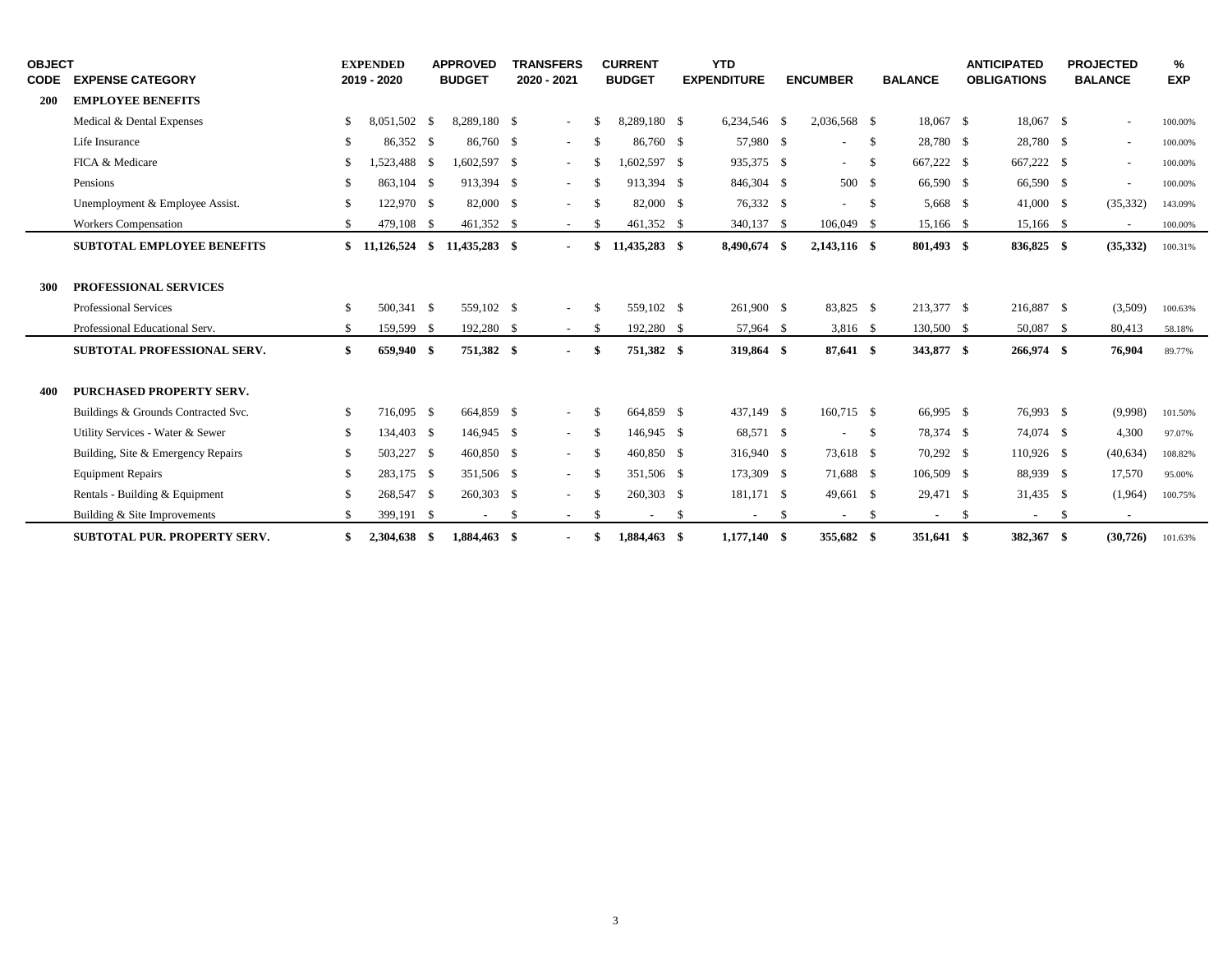| <b>OBJECT</b><br><b>CODE</b> | <b>EXPENSE CATEGORY</b>               |              | <b>EXPENDED</b><br>2019 - 2020 |      | <b>APPROVED</b><br><b>BUDGET</b> | <b>TRANSFERS</b><br>2020 - 2021 |     | <b>CURRENT</b><br><b>BUDGET</b> | <b>YTD</b><br><b>EXPENDITURE</b> | <b>ENCUMBER</b> |      | <b>BALANCE</b>  |      | <b>ANTICIPATED</b><br><b>OBLIGATIONS</b> | <b>PROJECTED</b><br><b>BALANCE</b> | %<br><b>EXP</b> |
|------------------------------|---------------------------------------|--------------|--------------------------------|------|----------------------------------|---------------------------------|-----|---------------------------------|----------------------------------|-----------------|------|-----------------|------|------------------------------------------|------------------------------------|-----------------|
| 500                          | <b>OTHER PURCHASED SERVICES</b>       |              |                                |      |                                  |                                 |     |                                 |                                  |                 |      |                 |      |                                          |                                    |                 |
|                              | <b>Contracted Services</b>            | \$           | 750,419 \$                     |      | 669.215 \$                       | $\sim$                          | \$  | 669.215 \$                      | 712.930 \$                       | 51,638 \$       |      | $(95,353)$ \$   |      | 216,768 \$                               | (312, 121)                         | 146.64%         |
|                              | <b>Transportation Services</b>        | $\mathbb{S}$ | 3.827,061                      | - \$ | 4,457,135 \$                     | $\sim$                          |     | 4,457,135 \$                    | 2,256,779 \$                     | 1,355,797 \$    |      | 844,559 \$      |      | 467,924 \$                               | 376,635                            | 91.55%          |
|                              | Insurance - Property & Liability      | \$           | 378,323 \$                     |      | 378,032 \$                       | $\sim$                          | -S  | 378,032 \$                      | 301,786 \$                       | 80,007 \$       |      | $(3,760)$ \$    |      | $21,024$ \$                              | (24, 784)                          | 106.56%         |
|                              | Communications                        | \$           | 142,944 \$                     |      | 146,872 \$                       | $\sim$                          | -S  | 146,872 \$                      | 99,464 \$                        | 80,298 \$       |      | $(32,890)$ \$   |      | $(27,160)$ \$                            | (5,730)                            | 103.90%         |
|                              | <b>Printing Services</b>              | \$           | 24,637 \$                      |      | $31,040$ \$                      | $\sim$                          | -\$ | 31,040 \$                       | $4,731$ \$                       | $6,390$ \$      |      | 19,919 \$       |      | $17,125$ \$                              | 2,794                              | 91.00%          |
|                              | Tuition - Out of District             | \$           | 3.527.920                      | - \$ | 3,399,851 \$                     | $\sim$                          |     | 3,399,851 \$                    | 1,825,857 \$                     | 1,721,140 \$    |      | $(147, 145)$ \$ |      | $(299,111)$ \$                           | 151,966                            | 95.53%          |
|                              | Student Travel & Staff Mileage        | \$           | 172,406 \$                     |      | 232,797 \$                       | $\sim$                          | -S  | 232,797 \$                      | 37,630 \$                        | 96,782 \$       |      | 98,385 \$       |      | 51,569 \$                                | 46,816                             | 79.89%          |
|                              | <b>SUBTOTAL OTHER PURCHASED SERV.</b> | \$           | 8,823,709                      | - \$ | 9,314,942 \$                     | $\sim$                          | £.  | 9,314,942 \$                    | 5,239,176 \$                     | 3,392,052 \$    |      | 683,714 \$      |      | 448,139 \$                               | 235,575                            | 97.47%          |
|                              |                                       |              |                                |      |                                  |                                 |     |                                 |                                  |                 |      |                 |      |                                          |                                    |                 |
| 600                          | <b>SUPPLIES</b>                       |              |                                |      |                                  |                                 |     |                                 |                                  |                 |      |                 |      |                                          |                                    |                 |
|                              | Instructional & Library Supplies      | \$           | 805.612 \$                     |      | 801,275 \$                       | $\sim$                          | S.  | 801,275 \$                      | 514,675 \$                       | 83,867 \$       |      | 202,733 \$      |      | 205,585 \$                               | (2,852)                            | 100.36%         |
|                              | Software, Medical & Office Supplies   | \$           | 212,777 \$                     |      | 221,701 \$                       | $\sim$                          | S.  | 221.701 \$                      | 102,886 \$                       | 37,630 \$       |      | 81,185 \$       |      | 81,136 \$                                | 48                                 | 99.98%          |
|                              | <b>Plant Supplies</b>                 | \$           | 423,659 \$                     |      | 356,400 \$                       | $\sim$                          | S.  | 356,400 \$                      | 414,069 \$                       | 35,008 \$       |      | $(92,677)$ \$   |      | 102,508 \$                               | (195, 185)                         | 154.77%         |
|                              | Electric                              | \$           | 1.164.615 \$                   |      | 1,228,072 \$                     | $\sim$                          |     | $.228.072$ \$                   | 583,804 \$                       | $\sim$          | -S   | 644,268 \$      |      | 291.768 \$                               | 352,500                            | 71.30%          |
|                              | Propane & Natural Gas                 | \$           | 347,253 \$                     |      | 431,350 \$                       | $\sim$                          | S.  | 431.350 \$                      | 207,361 \$                       | $\sim$          | - \$ | 223,989 \$      |      | 194,489 \$                               | 29,500                             | 93.16%          |
|                              | Fuel Oil                              | \$           | 76,257 \$                      |      | 63,000 \$                        | $\sim$                          | -S  | 63,000 \$                       | 30,836 \$                        | $\sim$          | - \$ | $32,164$ \$     |      | $32,164$ \$                              | $\sim$                             | 100.00%         |
|                              | Fuel for Vehicles & Equip.            | \$           | 122,159 \$                     |      | 205,031 \$                       | $\sim$                          | S.  | 205,031 \$                      | 82,087 \$                        | $\sim$          | - \$ | 122,944 \$      |      | 78,944 \$                                | 44,000                             | 78.54%          |
|                              | <b>Textbooks</b>                      | S            | 195,495 \$                     |      | 191,506 \$                       | $\sim$                          | -S  | 191,506 \$                      | 118,821 \$                       | $4,751$ \$      |      | 67,934 \$       |      | 130,815 \$                               | (62, 881)                          | 132.84%         |
|                              | <b>SUBTOTAL SUPPLIES</b>              | \$           | 3,347,825                      | -S   | 3.498.335 \$                     |                                 | £.  | 3.498.335 \$                    | 2,054,539 \$                     | 161.256 \$      |      | 1.282.540       | - \$ | 1.117.410 \$                             | 165.129                            | 95.28%          |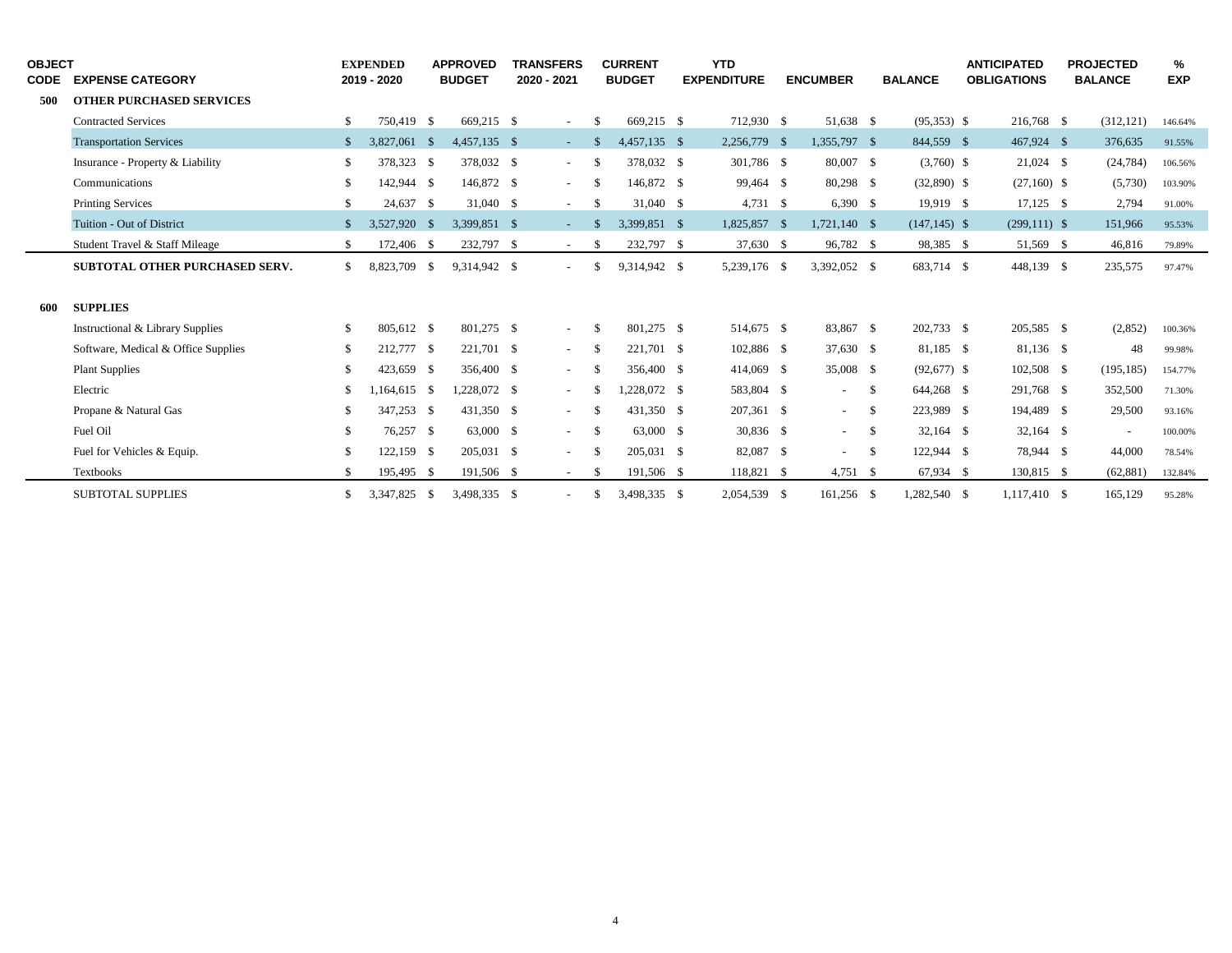| <b>OBJECT</b><br><b>CODE</b> | <b>EXPENSE CATEGORY</b>       |    | <b>EXPENDED</b><br>2019 - 2020 |      | <b>APPROVED</b><br><b>BUDGET</b> | <b>TRANSFERS</b><br>2020 - 2021 |               | <b>CURRENT</b><br><b>BUDGET</b> | <b>YTD</b><br><b>EXPENDITURE</b> |     | <b>ENCUMBER</b> |      | <b>BALANCE</b>    | <b>ANTICIPATED</b><br><b>OBLIGATIONS</b> |      | <b>PROJECTED</b><br><b>BALANCE</b> | %<br><b>EXP</b> |
|------------------------------|-------------------------------|----|--------------------------------|------|----------------------------------|---------------------------------|---------------|---------------------------------|----------------------------------|-----|-----------------|------|-------------------|------------------------------------------|------|------------------------------------|-----------------|
| 700                          | <b>PROPERTY</b>               |    |                                |      |                                  |                                 |               |                                 |                                  |     |                 |      |                   |                                          |      |                                    |                 |
|                              | <b>Technology Equipment</b>   | \$ | 559,515 \$                     |      | 410,000 \$                       | $\sim$ 100 $\mu$                | <sup>\$</sup> | 410,000 \$                      | 464,100 \$                       |     | 197,814 \$      |      | $(251,914)$ \$    | $\sim$                                   | - \$ | (251, 914)                         | 161.44%         |
|                              | Other Equipment               | \$ | 272,389 \$                     |      | 139,402 \$                       | $\sim$                          | -S            | 139,402 \$                      | 37,031 \$                        |     | 102,314 \$      |      | 57 \$             | 7,000 \$                                 |      | (6,943)                            | 104.98%         |
|                              | <b>SUBTOTAL PROPERTY</b>      | \$ | 831,904 \$                     |      | 549,402 \$                       | $\sim$                          | - \$          | 549,402 \$                      | 501,131 \$                       |     | 300,128 \$      |      | $(251,857)$ \$    | 7,000 \$                                 |      | (258, 857)                         | 147.12%         |
|                              |                               |    |                                |      |                                  |                                 |               |                                 |                                  |     |                 |      |                   |                                          |      |                                    |                 |
| 800                          | <b>MISCELLANEOUS</b>          |    |                                |      |                                  |                                 |               |                                 |                                  |     |                 |      |                   |                                          |      |                                    |                 |
|                              | <b>Memberships</b>            | S. | 66,090 \$                      |      | 73,415 \$                        | $\sim$                          | -S            | 73,415 \$                       | 57,039 \$                        |     | $2,145$ \$      |      | $14,231 \quad$ \$ | $11,212$ \$                              |      | 3,018                              | 95.89%          |
|                              | <b>SUBTOTAL MISCELLANEOUS</b> | \$ | 66,090 \$                      |      | 73,415 \$                        | $\sim$                          | - \$          | 73,415 \$                       | $57,039$ \$                      |     | $2,145$ \$      |      | $14,231$ \$       | $11,212$ \$                              |      | 3,018                              | 95.89%          |
| 910                          | <b>SPECIAL ED CONTINGENCY</b> | \$ | $\sim$                         | -\$  | $100,000$ \$                     | $\sim$                          | - \$          | $100,000$ \$                    | $\sim$                           | -\$ | $\sim$          | - \$ | $100,000$ \$      | 100,000 S                                |      | $\sim$                             | 100.00%         |
|                              | <b>TOTAL LOCAL BUDGET</b>     |    | 76,747,157                     | - \$ | 78,651,776 \$                    | $\sim$                          | -\$           | 78,651,776 \$                   | 46,848,784                       |     | 27,726,252 \$   |      | $4,076,740$ \$    | $4,164,162$ \$                           |      | (87, 423)                          | 100.11%         |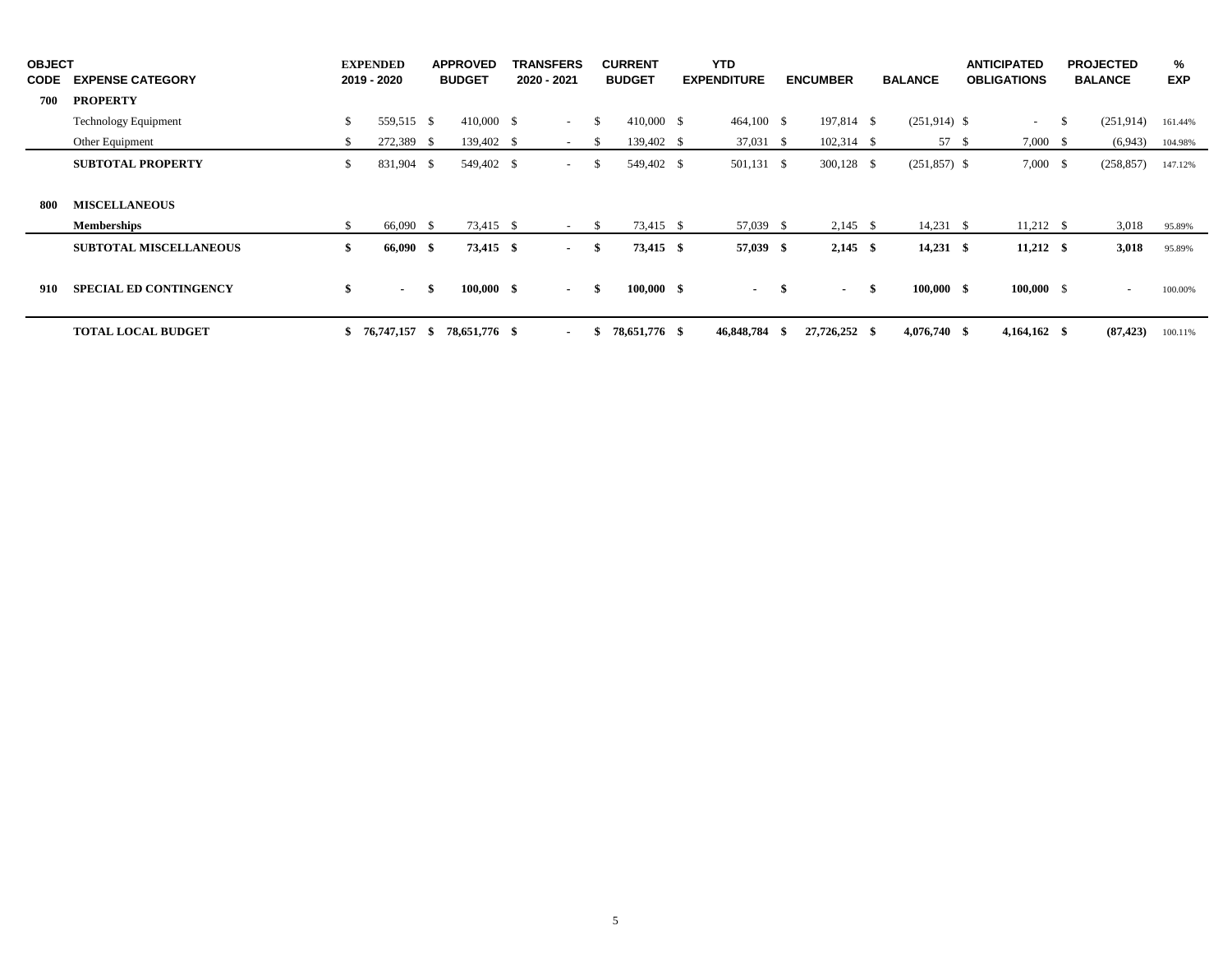#### **NEWTOWN BOARD OF EDUCATION 2020-21 BUDGET SUMMARY REPORT**

#### **FOR THE MONTH ENDING FEBRUARY 28 , 2021**

| <b>REVENUES</b>                                         |                  |                              |                    |                    |                 |                    |                    |
|---------------------------------------------------------|------------------|------------------------------|--------------------|--------------------|-----------------|--------------------|--------------------|
| <b>EXCESS COST GRANT REVENUE</b>                        | <b>EXPENDED</b>  | <b>APPROVED</b>              | <b>PROJECTED</b>   | <b>PROJECTED</b>   | <b>VARIANCE</b> |                    |                    |
|                                                         | 2019 - 2020      | <b>BUDGET</b>                | 1-Dec              | 1-Mar              | Dec to March    | <b>FEB DEPOSIT</b> | <b>MAY DEPOSIT</b> |
| <b>Special Education Svcs Salaries ECG</b>              | (33,039)         | $(26,247)$ \$<br>-S          | $(39,115)$ \$      | $(31,680)$ \$      | $(7,435)$ \$    | $(22,367)$ \$      | (9,313)            |
| <b>Transportation Services - ECG</b>                    | (354, 206)       | $(402, 480)$ \$              | $(244,709)$ \$     | $(258, 303)$ \$    | $13,594$ \$     | $(182, 364)$ \$    | (75, 939)          |
| Tuition - Out of District ECG                           | (1, 372, 981)    | $(1,381,462)$ \$             | $(1,195,965)$ \$   | $(1,253,201)$ \$   |                 | $(954,090)$ \$     | (299, 111)         |
| Total                                                   | (1,760,226)<br>S | $(1,810,189)$ \$<br><b>S</b> | $(1, 479, 789)$ \$ | $(1, 543, 184)$ \$ | $63,395$ \$     | $(1,158,821)$ \$   | (384, 363)         |
| <b>OTHER REVENUES</b>                                   |                  |                              |                    |                    |                 |                    |                    |
|                                                         |                  | <b>APPROVED</b>              |                    |                    |                 | $\frac{0}{0}$      |                    |
| <b>BOARD OF EDUCATION FEES &amp; CHARGES - SERVICES</b> |                  | <b>BUDGET</b>                | <b>ANTICIPATED</b> | <b>RECEIVED</b>    | <b>BALANCE</b>  | <b>RECEIVED</b>    |                    |
| <b>LOCAL TUITION</b>                                    |                  | \$32,340                     | \$8,605            | \$23,735           | \$8,605         | 73.39%             |                    |
| HIGH SCHOOL FEES FOR PARKING PERMITS                    |                  | \$30,000                     | \$0                | \$20,000           | \$10,000        | 66.67%             |                    |
| MISCELLANEOUS FEES                                      |                  | \$6,000                      | \$3,596            | \$2,404            | \$3,596         | 40.07%             |                    |
| TOTAL SCHOOL GENERATED FEES                             |                  | \$68,340                     |                    | \$46,139           | \$22,201        | 67.51%             |                    |
| <b>OTHER GRANTS &amp; SPECIAL REVENUE OFFSETS</b>       |                  |                              |                    |                    |                 |                    |                    |
| <b>Excess Cost Grant State Reimbursement</b>            |                  | $(1,810,189)$ \$<br>S.       | $(1,543,184)$ \$   | $(1,158,821)$ \$   | (384, 363)      | 75.09%             |                    |
| Corona Releif Grant - State Entitlement Grant           |                  | \$380,841                    |                    | \$380,841          |                 | 100.00%            |                    |
| Town Municipal Portion of CRF Grant                     |                  | \$165,000                    |                    | \$165,000          |                 | 100.00%            |                    |
| Town Capital Non-recurring Revenue Fund                 |                  | \$400,000                    |                    | \$400,000          |                 | 100.00%            |                    |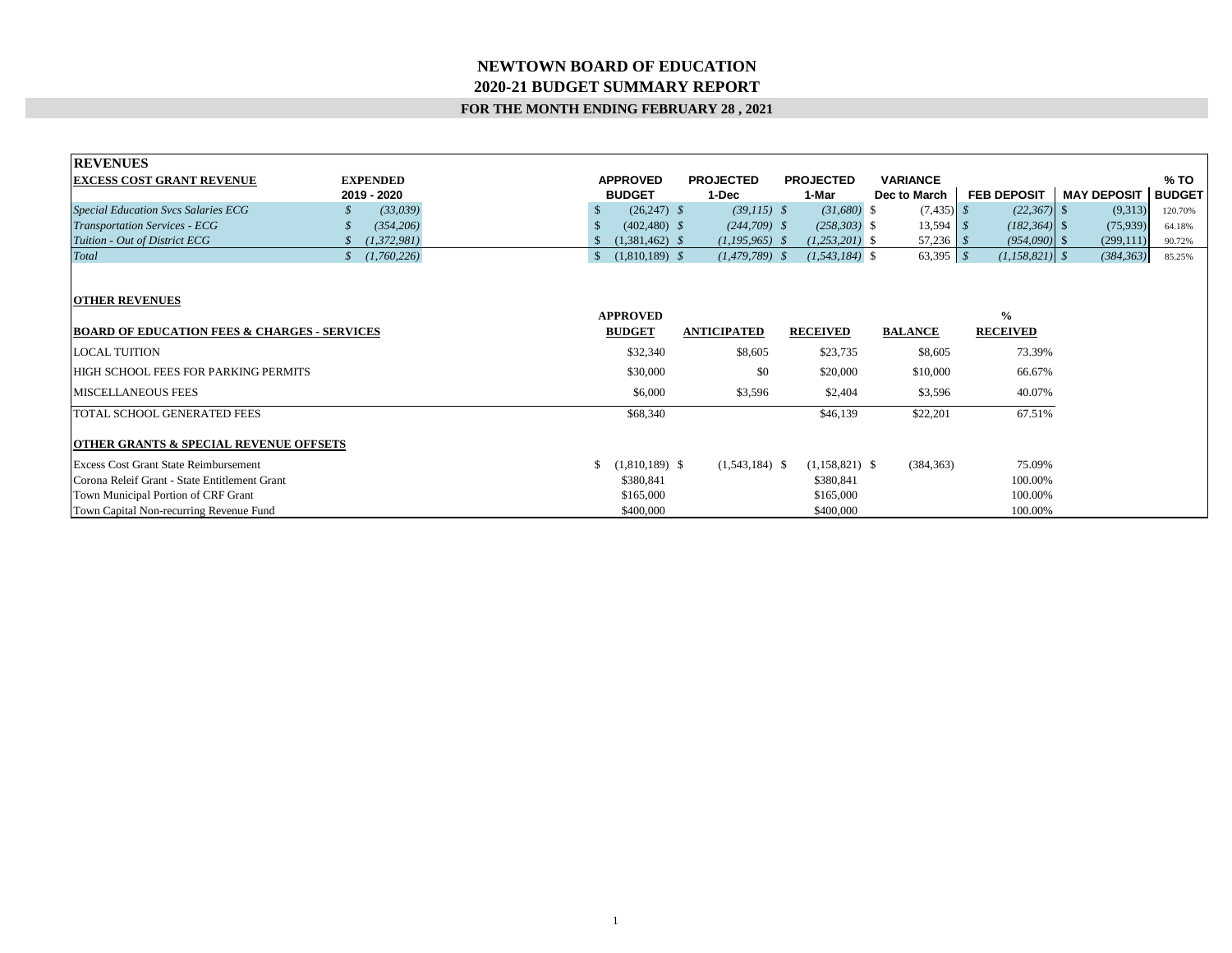# **2020 - 2021 NEWTOWN BOARD OF EDUCATION DETAIL OF TRANSFERS RECOMMENDED MARCH 16, 2021**

|                       |     | <b>FROM</b>                                                                                             |     | <b>TO</b>                                                           |
|-----------------------|-----|---------------------------------------------------------------------------------------------------------|-----|---------------------------------------------------------------------|
|                       |     | <b>AMOUNT CODE DESCRIPTION</b>                                                                          |     | <b>CODE DESCRIPTION</b>                                             |
| <b>ADMINISTRATIVE</b> |     |                                                                                                         |     |                                                                     |
| \$8,500               | 100 | Teachers & Specialists Salaries<br>\$8,500 001800800000 51131 DISTRICT - CURRICULUM SPECIALISTS         |     |                                                                     |
| \$15,000              |     | 100 Certified Substitutes<br>\$15,000 001800800000 51311 DISTRICT - CURRICULUM CERT SUBS                |     |                                                                     |
| \$1,862               | 100 | <b>Educational Assistants</b><br>\$1,862 001800800000 51232 DISTRICT - CURRICULUM ED ASSISTANTS         |     |                                                                     |
| \$16,223              |     | 300 Professional Educational Serv.<br>\$16,223 001800800000 53100 DISTRICT - CURRICULUM STAFF TRAINING  | 100 | \$41,585 001800800000 51421 DISTRICT - CURRICULUM EXTRA WORK - CERT |
| \$23,327              | 300 | Professional Educational Serv.<br>\$23,327 001800800000 53100 DISTRICT - CURRICULUM STAFF TRAINING      |     |                                                                     |
| \$24,225              | 500 | <b>Contracted Services</b><br>\$24,225 001800800000 54000 DISTRICT - CURRICULUM CONTRACTED SERV         |     |                                                                     |
| \$500                 | 500 | <b>Printing Services</b><br>\$500 001800800000 54150 DISTRICT - CURRICULUM PRINTING                     |     |                                                                     |
| \$8,600               |     | 500 Staff Mileage<br>\$8,600 001800800000 54200 DISTRICT - CURRICULUM STAFF TRAVEL                      |     |                                                                     |
| \$6,500               |     | 600 Instructional & Library Supplies<br>\$6,500 001800800000 55600 DISTRICT - CURRICULUM OTHER SUPPLIES |     |                                                                     |
| \$2,300               | 800 | Memberships                                                                                             |     |                                                                     |
|                       |     | \$2,300 001800800000 58900 DISTRICT - CURRICULUM MEMBERSHIPS                                            | 600 | \$65,452 001800800000 56900 DISTRICT - CURRICULUM TEXTBOOKS         |